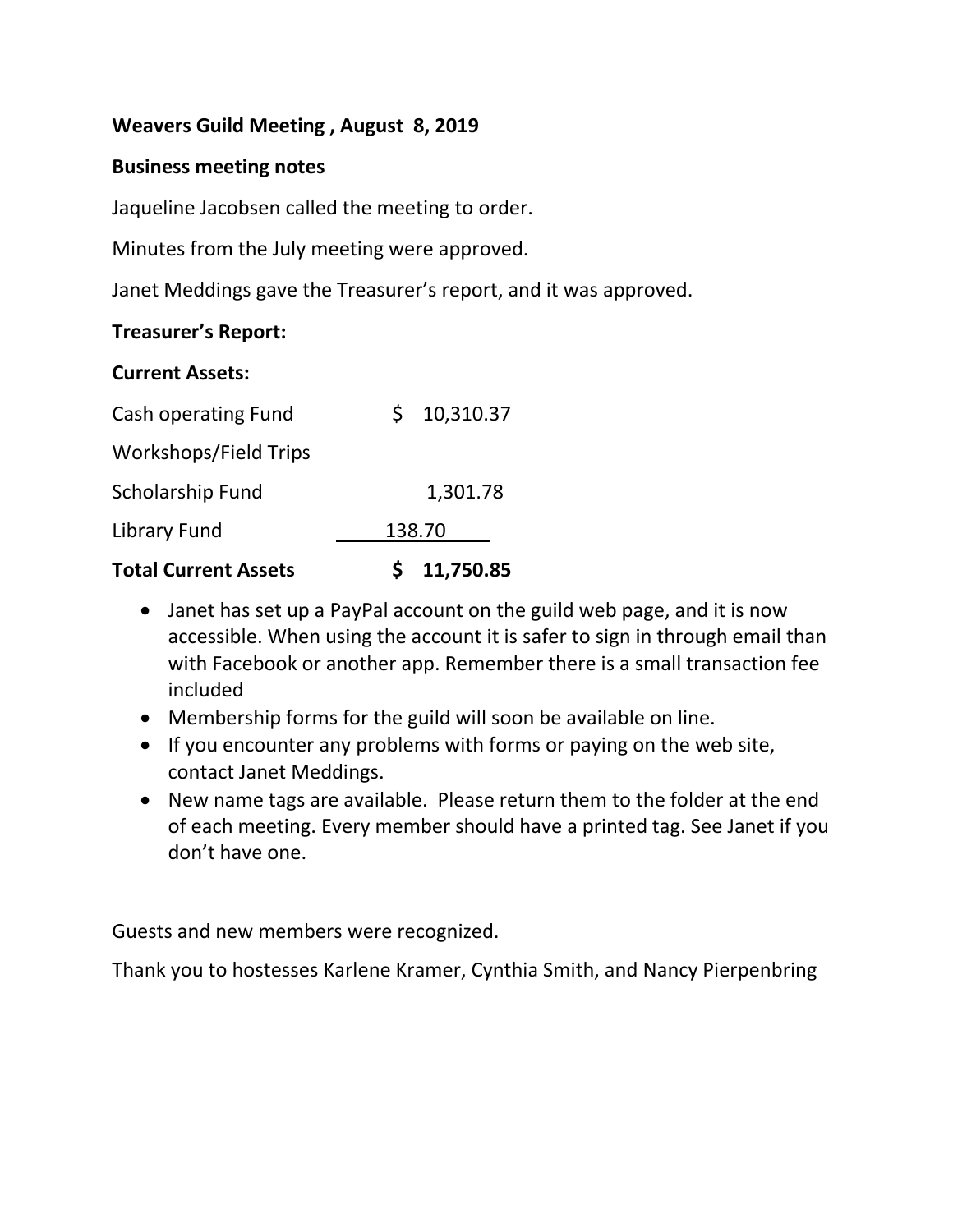## **Committee Reports:**

### **Programs:**

**\***Lynette announced her tenure as Programs committee chair ends this year, and that guild members should consider nominations for later in the year

- **September –** Member Challenge: Fiber art based on movies and cinema
- **October –** Bex Oliger will be presenting a light history of looms, and sharing the kind of weavings she does. After lunch, a continuous weaving workshop will be held
- **November –** TBD
- **December –** Holiday party: the gift theme is "bags"

## **Workshops**

- **October 10** triangle loom (continuous strand weaving) workshop \$50 after lunch on your own, following the October meeting. The class will be approximately 3 hours long. Sign up ahead of time by contacting Marcia Harvey, or on our web page
- **November -** workshop on making a wool Christmas tree, taught by Georgia Adams at the Georgeville Store.
- **December 6** Marcia Harvey will be teaching a class on double weave at the Lawson guild

## **Service Project**

- The Weaver's Guild provides hand-work projects for the Hospice House as a service to our community. Contact Jackie Kincaide for more information.
- When you bring supplies for this project, please put them in zip lock bags, and bring supplies for an entire project; for example, embroidery hoops, cloth, pattern, thread, needle, and scissors, *or* color pages and crayons or pencils, *or* yarn, crochet hook, pattern, and scissors…. Please begin the project, so the person who takes it up can just continue without having to think or plan. Examples would be to knit a few rows of a scarf, or embroider a leaf, etc.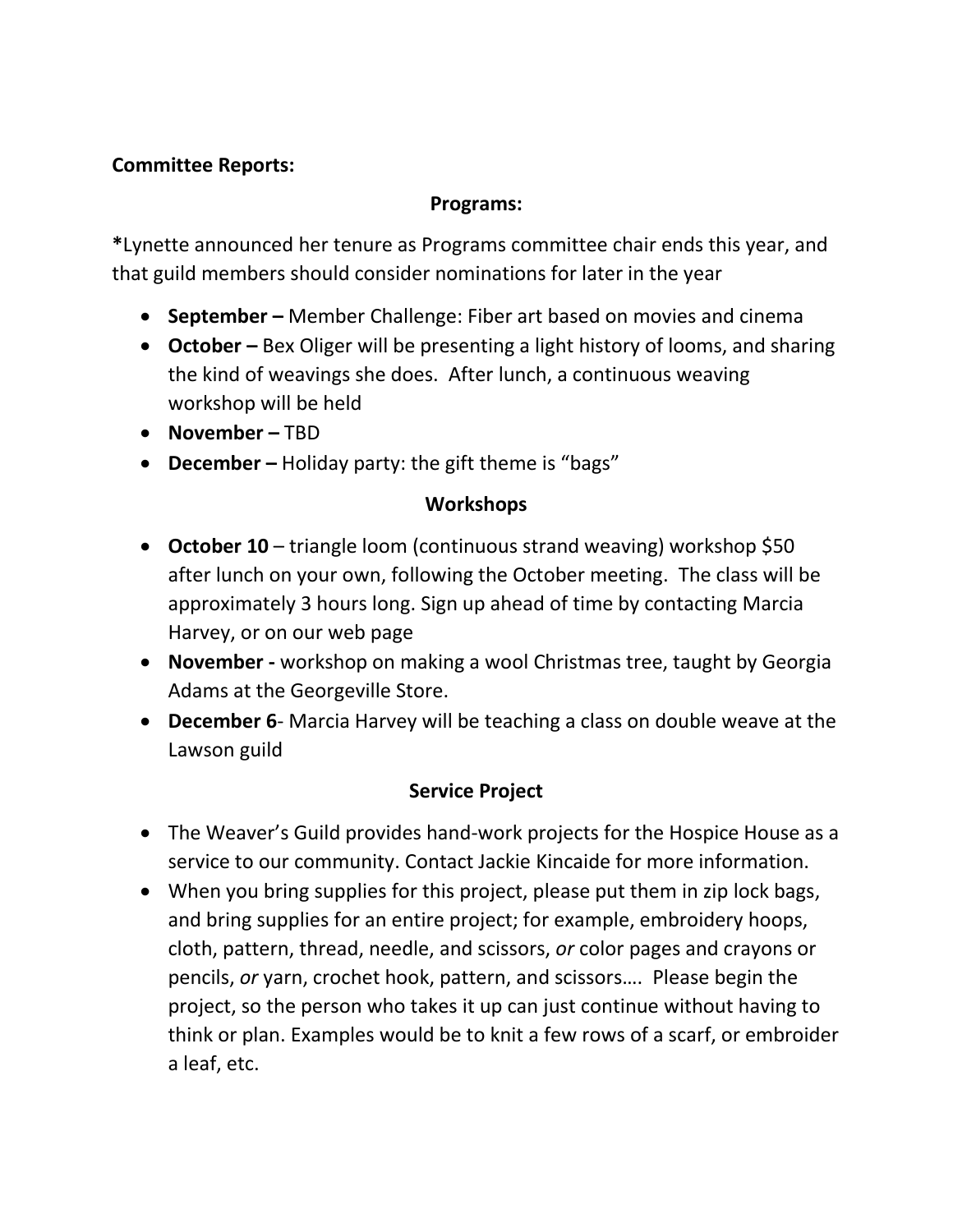## **Library**

New books are available in the library, as well as the whole set of Weaver's Craft Magazines.

## **Scholarships**

Gail White asks that everyone see the updated scholarship guidelines in the directory. Send any scholarship applications to Gail, who will forward them to the board for approval. Scholarships can be used to pay for real time or on-line classes.

# **Mentoring**

Mentors are needed to serve those in the Southeast quadrant of the metro area. Contact Cindy Smith if you need a mentor or are interested in becoming one.

# **Sewing Group**

 The sewing group will meet Saturday September 1 at 10 a.m. at the Yarn Mercantile in Independence. Jacqueline will present a program on seam finishes.

### **KAWS**

- Registration for KAWS 2019 is available on the website. Dates for this event are October 11-13, and it will be at the Lion County Historical Center in Emporia, KS. Cost for registration is \$50. Classes are free. Vendors welcome.
- Registration for KAWS 2020 will begin November, 2019, and will be available on line.
- The 2020 conference will be held on the first weekend of May, and will be the first time KAWS has worked along-side Missouri Fiber Artists. It presents a unique opportunity for sharing talent and knowledge. Kansas City Weaver's Guild will host.
- Volunteers are needed in all areas. Contact Cheryl Davis if you are willing to volunteer
- The schedule so far includes workshops, classes, general conference, and key-note speaker.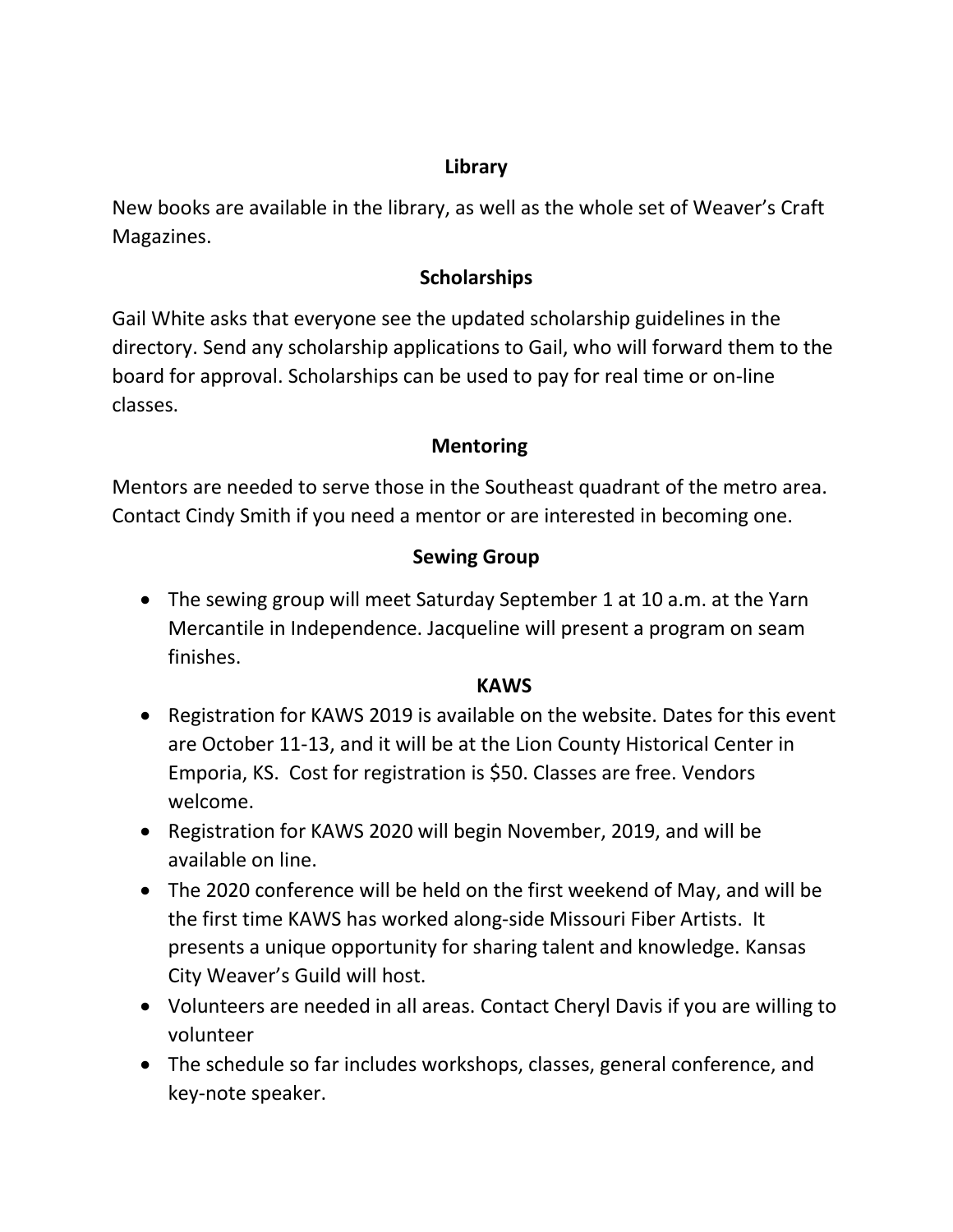## **Felting Group**

Felters meet on the last Saturday of the month at members homes. Felting mentors are available to anyone interested. Contact Barrie Mason.

# **Rigid Heddle Group**

The Rigid Heddle study group will continue to meet the last Thursday of each month at the home of Mary Babcock in Lee's Summit. There has been a time change to 1:00 p.m. in order to accommodate members and encourage new interest. Everyone is welcome.

## **Creative Hand**

- The dates for Creative Hand this year are November 22-23 at the Old Shawnee Mission Town Hall, 11600 Johnson Drive
- 70 artists have signed up as of this time. It is an opportunity for crafters to show-case and their sell their work. The early bird dead line for sellers has passed, but they are still taking applications for vendors/makers.
- Registration forms are available from Leesa Duby and Sandy Cahill, and on the guild web page
- Volunteers will be sought at the October and November meetings. Workers get the privilege of early shopping

## **Old Business**

- The rigid heddle weaving workshop on Saturday, September 14 is full! Plans are in the works for a second class. This workshop will be held at the Kansas City Public library, and will cost \$20. All materials will be provided and students will take home a towel they weave. Volunteers should plan to arrive at the library early. Volunteers and those who are lending looms for the workshop will be contacted by email.
- The Anniversary Committee are discussing creating a book of weaving samples for the 70<sup>th</sup> anniversary of the guild. They will be encouraging all members to participate. If you are interested in being part of this committee, contact Judy Santner or Sue Metzler.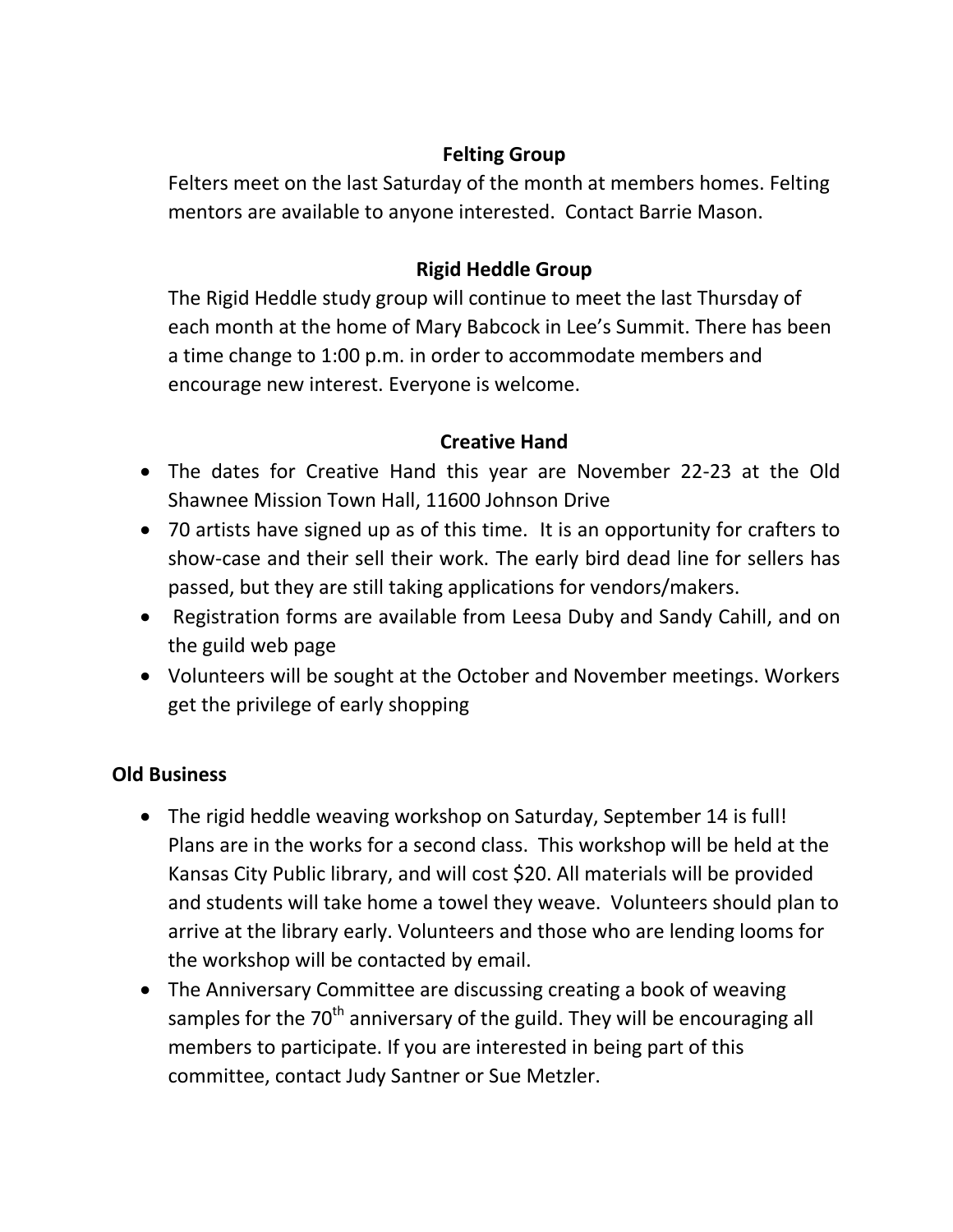- October is Spinning and Weaving month. Unwind Fibers in Lee's Summit will host their grand opening that month, and invite anyone interested to spin and/or weave with them. Guild members are encouraged to participate by weaving at local yarn stores, public libraries, book stores, craft stores…
- This is from Rebekkah re embroidering the guild logo on a shirt or bag:

Here is the website for the shirt selection. [www.ssactivewear.com](http://www.ssactivewear.com/)

Katie suggested the following styles:

5283 – twill shirt

5255 – chambray shirt

3394 – for a bag (she says this is very popular)

 The cost of the shirt (either style) is \$30 including embroidery. The cost of the bag is \$25.

 If you want to provide your own item, the cost for just the embroidery is \$10 per item, provided she doesn't have to work around an inside pocket.

If you want to move ahead with the order, I would need a check from you made out to Rebekah Foote with a note on your selection of style, color and size. If you are going to supply your own item, I will need it at the next Guild meeting on Sept 12 along with your money. Once I actually place an order with her, I'll be able to give you an estimated delivery date.

Let me know if you have any questions.

#### **New Business**

• It is time to begin thinking of nominations for board members for next year. The positions of workshops and programs chairs will need to be filled, as well as president. Forward names for nomination to Lynette

### **Opportunities**

 Convergence 2020 will be in Knoxville, TN. Information can be found on their web page and on the Handweavers Guild of America site WeaveSpinDye.Org/Convergence